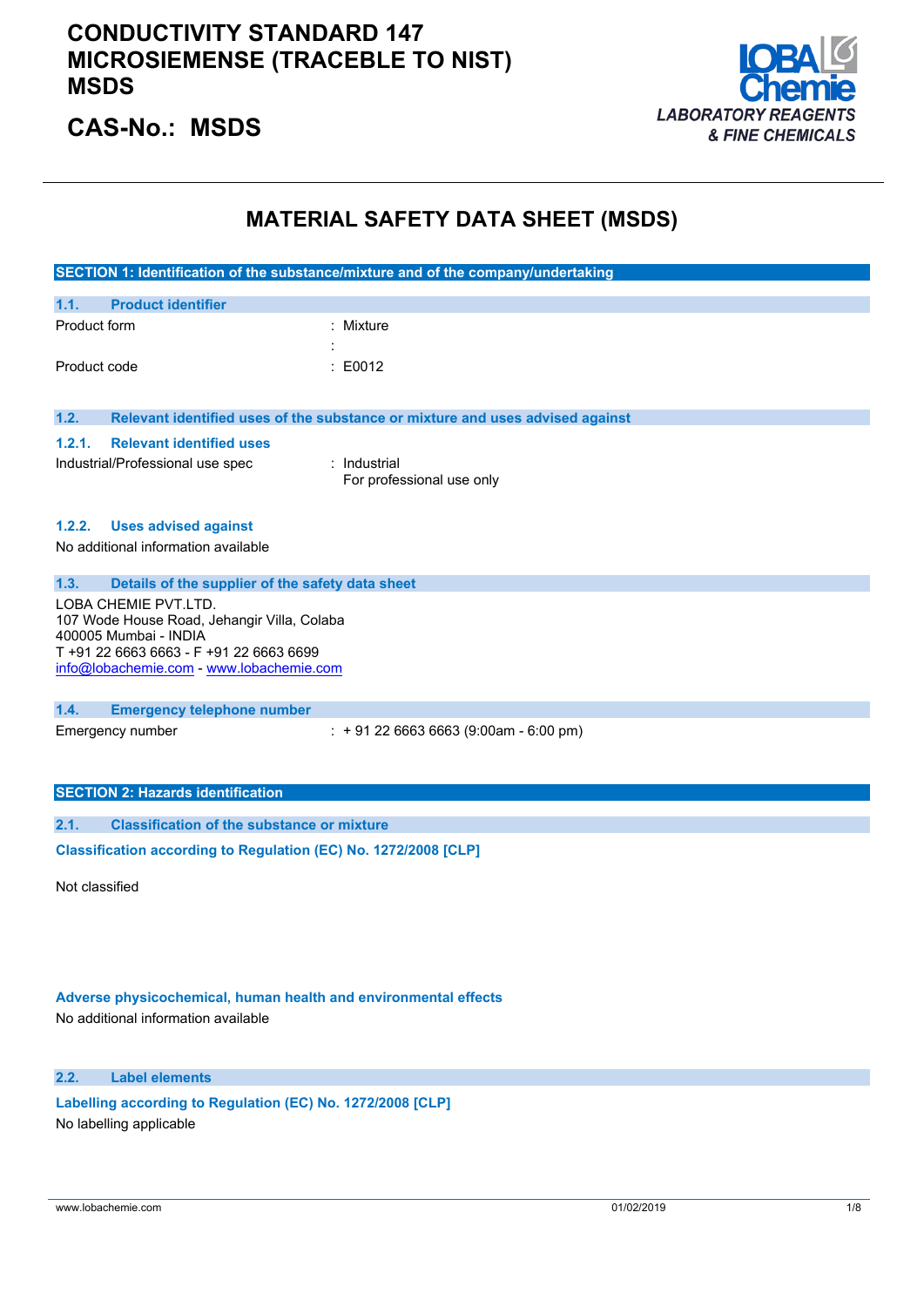Safety Data Sheet

### **2.3. Other hazards**

No additional information available

| <b>SECTION 3: Composition/information on ingredients</b> |                   |  |  |
|----------------------------------------------------------|-------------------|--|--|
|                                                          |                   |  |  |
| 3.1.                                                     | <b>Substances</b> |  |  |
| Not applicable                                           |                   |  |  |

| <b>Name</b>        | <b>Product identifier</b>                 | $\frac{0}{0}$ | <b>Classification according</b><br>to Regulation (EC) No.<br>1272/2008 [CLP] |
|--------------------|-------------------------------------------|---------------|------------------------------------------------------------------------------|
| WATER AR           | (CAS-No.) 7732-18-5<br>(EC-No.) 231-791-2 | $95 - 99$     | Not classified                                                               |
| POTASSIUM CHLORIDE | (CAS-No.) 7447-40-7                       | < 0.01        | Not classified                                                               |

|      | <b>SECTION 4: First aid measures</b>                  |                                                                                                  |
|------|-------------------------------------------------------|--------------------------------------------------------------------------------------------------|
|      |                                                       |                                                                                                  |
| 4.1. | <b>Description of first aid measures</b>              |                                                                                                  |
|      | First-aid measures after inhalation                   | : Assure fresh air breathing. Allow the victim to rest.                                          |
|      | First-aid measures after skin contact                 | : Wash with plenty of water $/$                                                                  |
|      | First-aid measures after eye contact                  | : Rinse immediately with plenty of water.                                                        |
|      | First-aid measures after ingestion                    | : Rinse mouth. Do not induce vomiting.                                                           |
| 4.2. |                                                       | Most important symptoms and effects, both acute and delayed                                      |
|      | No additional information available                   |                                                                                                  |
| 4.3. |                                                       | Indication of any immediate medical attention and special treatment needed                       |
|      | Treat symptomatically.                                |                                                                                                  |
|      | <b>SECTION 5: Firefighting measures</b>               |                                                                                                  |
|      |                                                       |                                                                                                  |
| 5.1. | <b>Extinguishing media</b>                            |                                                                                                  |
|      | Suitable extinguishing media                          | : Carbon dioxide. Dry powder. Foam. Water spray.                                                 |
|      | Unsuitable extinguishing media                        | : Do not use a heavy water stream.                                                               |
| 5.2. | Special hazards arising from the substance or mixture |                                                                                                  |
|      | No additional information available                   |                                                                                                  |
| 5.3. | <b>Advice for firefighters</b>                        |                                                                                                  |
|      | Protection during firefighting                        | Do not enter fire area without proper protective equipment, including respiratory<br>protection. |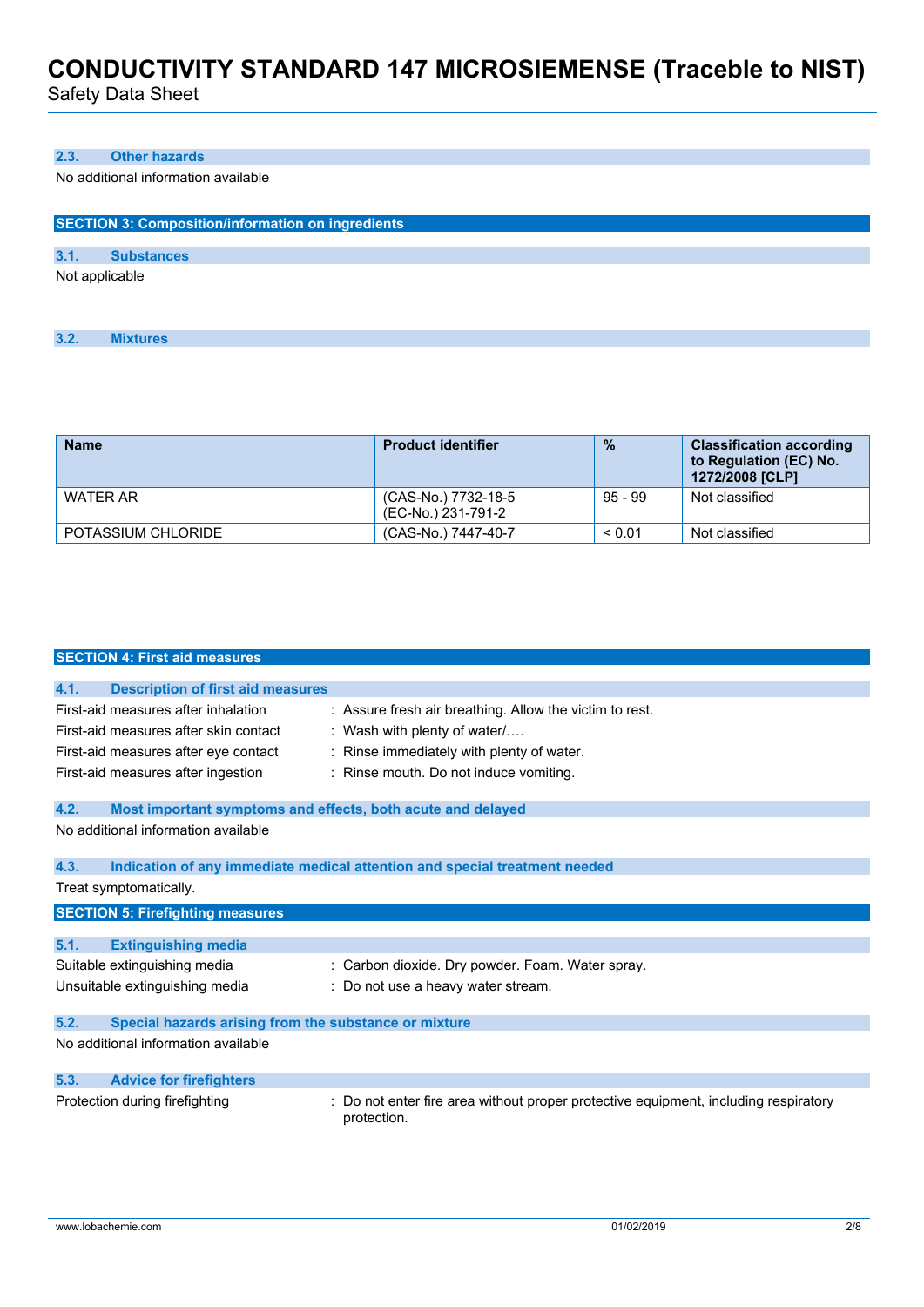### Safety Data Sheet

| <b>SECTION 6: Accidental release measures</b>                               |                                                                              |
|-----------------------------------------------------------------------------|------------------------------------------------------------------------------|
|                                                                             |                                                                              |
| 6.1.<br>Personal precautions, protective equipment and emergency procedures |                                                                              |
| 6.1.1.<br>For non-emergency personnel                                       |                                                                              |
| Emergency procedures<br>: Evacuate unnecessary personnel.                   |                                                                              |
| For emergency responders<br>6.1.2.                                          |                                                                              |
| Protective equipment                                                        | : Use personal protective equipment as required.                             |
| 6.2.<br><b>Environmental precautions</b>                                    |                                                                              |
| Avoid release to the environment.                                           |                                                                              |
| Methods and material for containment and cleaning up<br>6.3.                |                                                                              |
| Methods for cleaning up                                                     | : Collect spillage. On land, sweep or shovel into suitable containers.       |
| <b>Reference to other sections</b><br>6.4.                                  |                                                                              |
| No additional information available                                         |                                                                              |
| <b>SECTION 7: Handling and storage</b>                                      |                                                                              |
| <b>Precautions for safe handling</b><br>7.1.                                |                                                                              |
| Precautions for safe handling                                               | : Avoid contact with skin and eyes. Do not breathe vapours.                  |
|                                                                             | : Wash hands and other exposed areas with mild soap and water before eating, |
| Hygiene measures                                                            | drinking or smoking and when leaving work.                                   |
| 7.2.<br>Conditions for safe storage, including any incompatibilities        |                                                                              |
| Storage conditions                                                          | : Store in a well-ventilated place. Keep container tightly closed.           |
| <b>Specific end use(s)</b><br>7.3.                                          |                                                                              |
| No additional information available                                         |                                                                              |
| <b>SECTION 8: Exposure controls/personal protection</b>                     |                                                                              |
| 8.1.<br><b>Control parameters</b>                                           |                                                                              |
| No additional information available                                         |                                                                              |

| 8.2.<br><b>Exposure controls</b>                              |                                                                    |  |  |
|---------------------------------------------------------------|--------------------------------------------------------------------|--|--|
| Hand protection                                               | : Protective gloves                                                |  |  |
| Eye protection                                                | : Chemical goggles or safety glasses                               |  |  |
| Skin and body protection                                      | : Wear suitable protective clothing                                |  |  |
| Respiratory protection                                        | : [In case of inadequate ventilation] wear respiratory protection. |  |  |
| <b>SECTION 9: Physical and chemical properties</b>            |                                                                    |  |  |
| 9.1.<br>Information on basic physical and chemical properties |                                                                    |  |  |
| Physical state                                                | $:$ Liquid                                                         |  |  |
| Colour                                                        | : Clear colourless.                                                |  |  |
| Odour                                                         | : No data available                                                |  |  |
| Odour threshold                                               | : No data available                                                |  |  |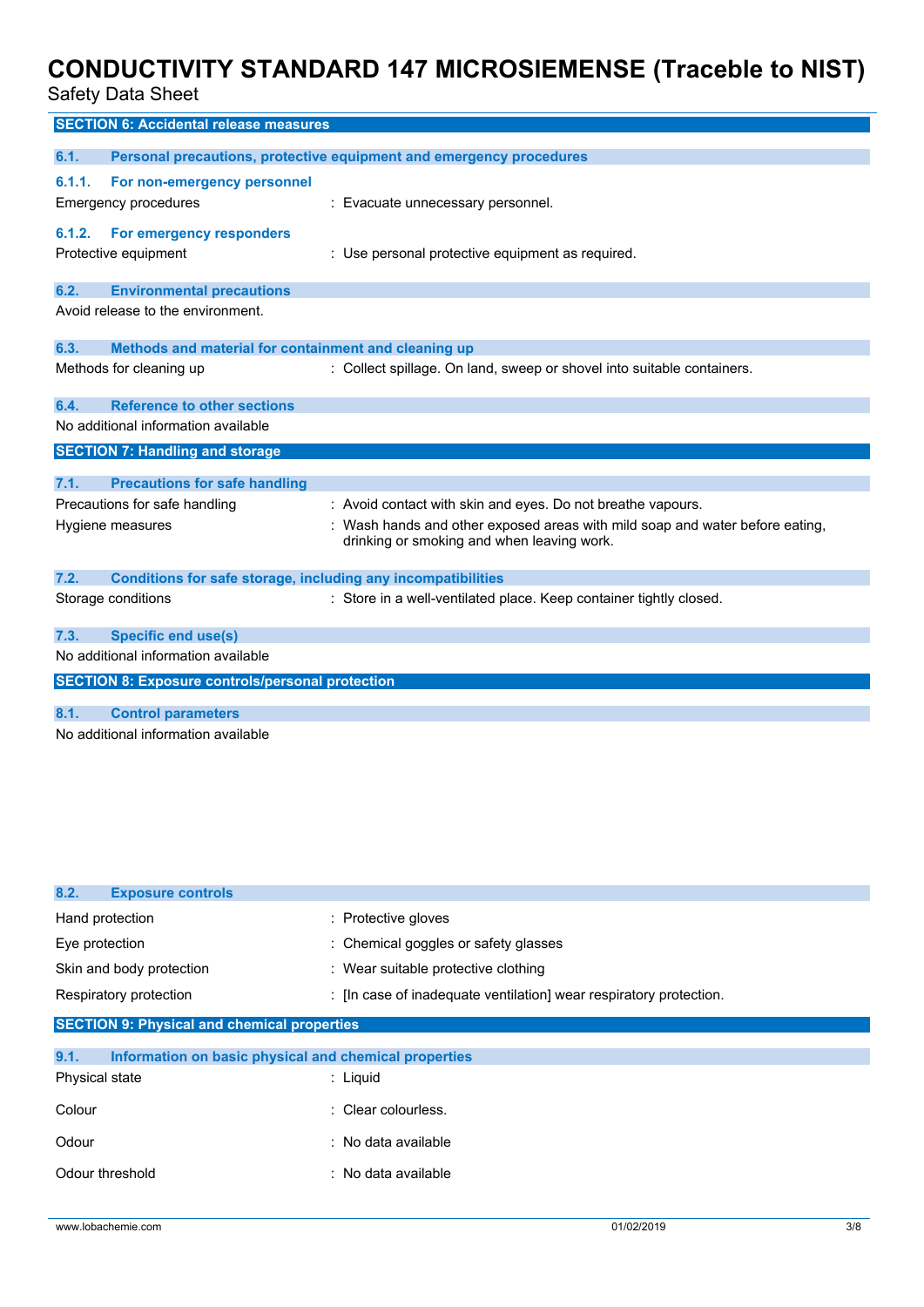### Safety Data Sheet

| рH                                         |   | No data available                                              |
|--------------------------------------------|---|----------------------------------------------------------------|
| Relative evaporation rate (butylacetate=1) | ÷ | No data available                                              |
| Melting point                              |   | No data available                                              |
| Freezing point                             |   | No data available                                              |
| Boiling point                              |   | No data available                                              |
| Flash point                                |   | No data available                                              |
| Auto-ignition temperature                  |   | No data available                                              |
| Decomposition temperature                  |   | No data available                                              |
| Flammability (solid, gas)                  |   | No data available                                              |
| Vapour pressure                            |   | No data available                                              |
| Relative vapour density at 20 °C           |   | No data available                                              |
| Relative density                           |   | No data available                                              |
| Density<br>Solubility                      |   | 0.998 g/cm <sup>3</sup> at $20^{\circ}$ C<br>No data available |
| Log Pow                                    |   | No data available                                              |
| Viscosity, kinematic                       |   | No data available                                              |
| Viscosity, dynamic                         |   | No data available                                              |
| <b>Explosive properties</b>                |   | No data available                                              |
| Oxidising properties                       |   | No data available                                              |
| <b>Explosive limits</b>                    |   | No data available                                              |

| 9.2. | <b>Other information</b> |  |
|------|--------------------------|--|
|      |                          |  |

No additional information available

|                  | <b>SECTION 10: Stability and reactivity</b> |
|------------------|---------------------------------------------|
|                  |                                             |
| 10.1.            | <b>Reactivity</b>                           |
|                  | No additional information available         |
| 10.2.            | <b>Chemical stability</b>                   |
|                  | Stable under normal conditions.             |
| 10.3.            | <b>Possibility of hazardous reactions</b>   |
|                  | No additional information available         |
| 10.4.            | <b>Conditions to avoid</b>                  |
| Direct sunlight. |                                             |
| 10.5.            | <b>Incompatible materials</b>               |
|                  | No additional information available         |
| 10.6.            | <b>Hazardous decomposition products</b>     |
|                  | No additional information available         |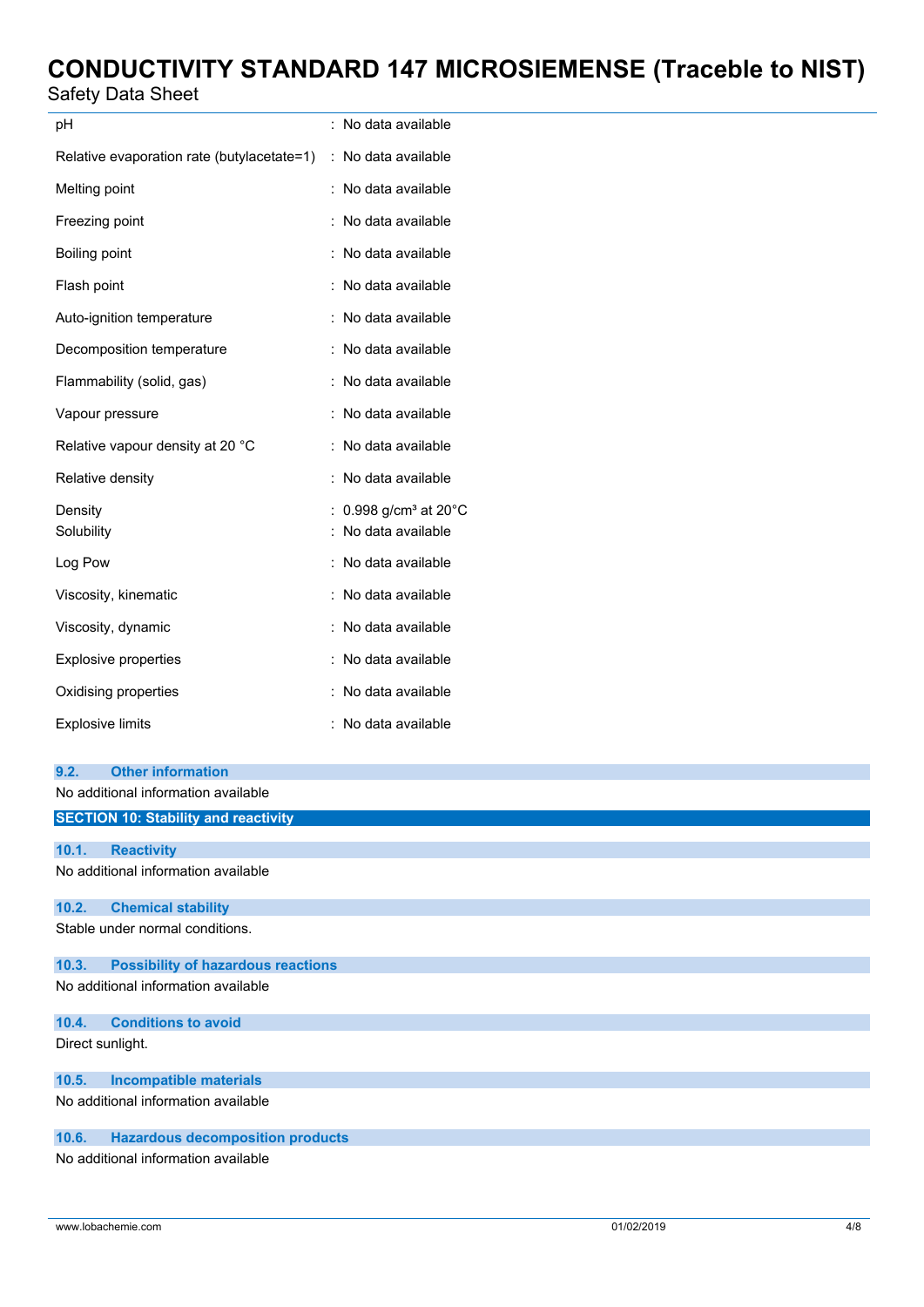Safety Data Sheet

### **SECTION 11: Toxicological information**

Acute toxicity **in the case of the CALIC CONTEX** : Not classified

| Skin corrosion/irritation         | : Not classified |
|-----------------------------------|------------------|
| Serious eye damage/irritation     | : Not classified |
| Respiratory or skin sensitisation | : Not classified |
| Germ cell mutagenicity            | : Not classified |
| Carcinogenicity                   | : Not classified |
| Reproductive toxicity             | : Not classified |
| STOT-single exposure              | : Not classified |
| STOT-repeated exposure            | : Not classified |
| Aspiration hazard                 | : Not classified |

| <b>SECTION 12: Ecological information</b>          |
|----------------------------------------------------|
|                                                    |
| 12.1.<br><b>Toxicity</b>                           |
| No additional information available                |
|                                                    |
|                                                    |
|                                                    |
| <b>Persistence and degradability</b><br>12.2.      |
| No additional information available                |
|                                                    |
| 12.3.<br><b>Bioaccumulative potential</b>          |
| No additional information available                |
|                                                    |
| <b>Mobility in soil</b><br>12.4.                   |
| No additional information available                |
|                                                    |
|                                                    |
| 12.5.<br><b>Results of PBT and vPvB assessment</b> |
| No additional information available                |
|                                                    |
|                                                    |
| <b>Other adverse effects</b><br>12.6.              |
| No additional information available                |

**SECTION 13: Disposal considerations**

### **13.1. Waste treatment methods**

No additional information available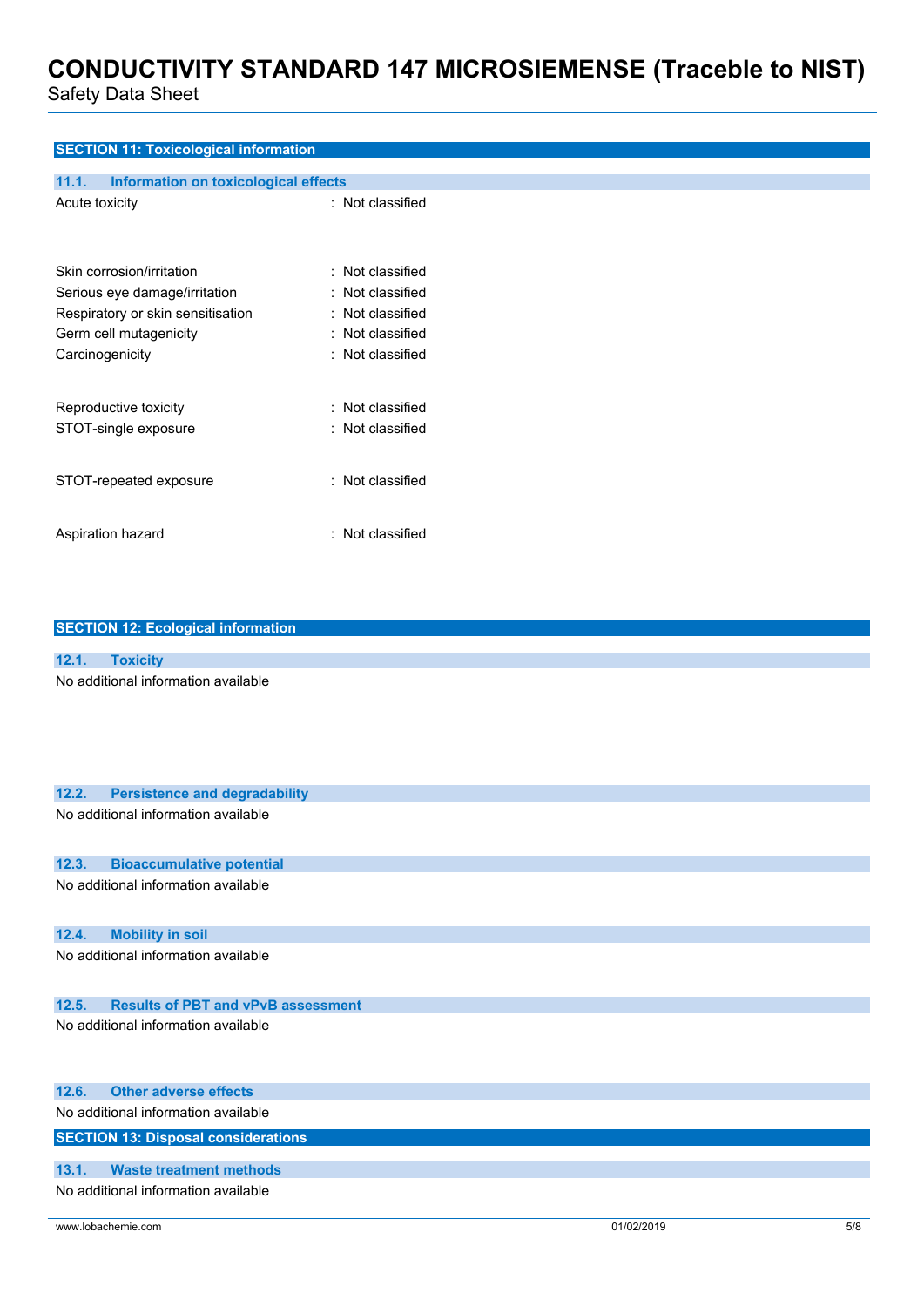Safety Data Sheet

**SECTION 14: Transport information**

In accordance with ADR / RID / IMDG / IATA / ADN

| <b>UN number</b><br>14.1.                  |                                        |
|--------------------------------------------|----------------------------------------|
| UN-No. (ADR)                               | : Not applicable                       |
| UN-No. (IMDG)                              | Not applicable                         |
| UN-No. (IATA)                              | Not applicable                         |
| UN-No. (ADN)                               | Not applicable                         |
| UN-No. (RID)                               | Not applicable                         |
| 14.2.<br><b>UN proper shipping name</b>    |                                        |
| Proper Shipping Name (ADR)                 | : Not applicable                       |
| Proper Shipping Name (IMDG)                | Not applicable                         |
| Proper Shipping Name (IATA)                | Not applicable                         |
| Proper Shipping Name (ADN)                 | Not applicable                         |
| Proper Shipping Name (RID)                 | : Not applicable                       |
| 14.3.<br><b>Transport hazard class(es)</b> |                                        |
| <b>ADR</b>                                 |                                        |
| Transport hazard class(es) (ADR)           | : Not applicable                       |
| <b>IMDG</b>                                |                                        |
| Transport hazard class(es) (IMDG)          | : Not applicable                       |
| <b>IATA</b>                                |                                        |
| Transport hazard class(es) (IATA)          | : Not applicable                       |
| <b>ADN</b>                                 |                                        |
| Transport hazard class(es) (ADN)           | : Not applicable                       |
| <b>RID</b>                                 |                                        |
| Transport hazard class(es) (RID)           | : Not applicable                       |
| <b>Packing group</b><br>14.4.              |                                        |
| Packing group (ADR)                        | : Not applicable                       |
| Packing group (IMDG)                       | Not applicable                         |
| Packing group (IATA)                       | Not applicable                         |
| Packing group (ADN)                        | Not applicable                         |
| Packing group (RID)                        | : Not applicable                       |
| 14.5.<br><b>Environmental hazards</b>      |                                        |
| Dangerous for the environment              | $:$ No                                 |
| Marine pollutant                           | : No                                   |
| Other information                          | No supplementary information available |

#### $14.6.$ **14.6. Special precautions for user**

**- Overland transport**

Not applicable

**- Transport by sea**

Not applicable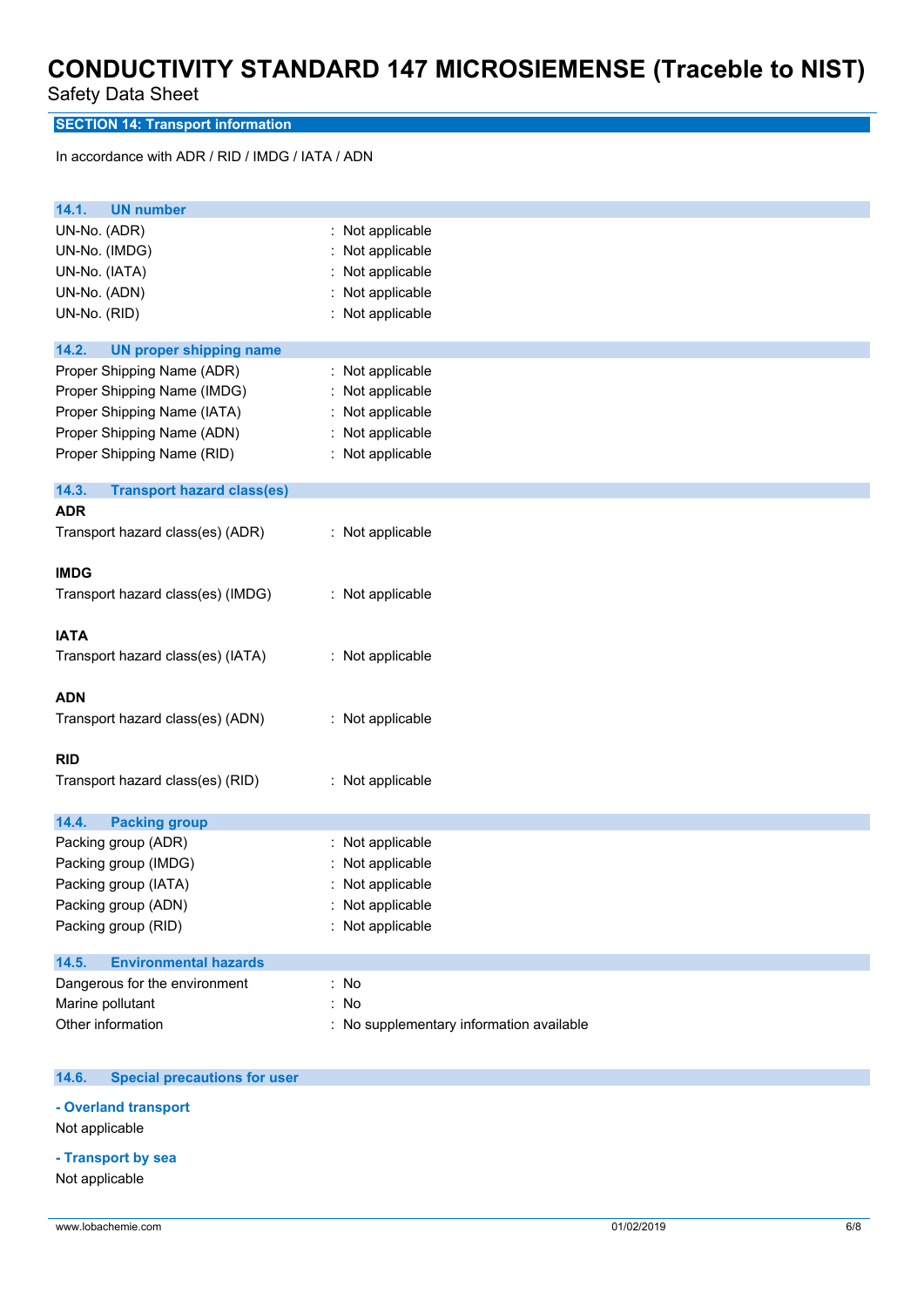### Safety Data Sheet

**- Air transport**

Not applicable

#### **- Inland waterway transport**

Not applicable

**- Rail transport**

Not applicable

### **14.7. Transport in bulk according to Annex II of MARPOL 73/78 and the IBC Code**

Not applicable

**SECTION 15: Regulatory information**

**15.1. Safety, health and environmental regulations/legislation specific for the substance or mixture**

#### **15.1.1. EU-Regulations**

Contains no REACH substances with Annex XVII restrictions Contains no substance on the REACH candidate list

Contains no REACH Annex XIV substances

### **15.1.2. National regulations**

#### **Germany**

| Reference to AwSV                                                                       | : Water hazard class (WGK) 3, Highly hazardous to water (Classification according to<br>AwSV, Annex 1) |
|-----------------------------------------------------------------------------------------|--------------------------------------------------------------------------------------------------------|
| 12th Ordinance Implementing the Federal<br>Immission Control Act - 12. BlmSchV          | : Is not subject of the 12. BlmSchV (Hazardous Incident Ordinance)                                     |
| <b>Netherlands</b>                                                                      |                                                                                                        |
| SZW-lijst van kankerverwekkende stoffen                                                 | : None of the components are listed                                                                    |
| SZW-lijst van mutagene stoffen                                                          | : None of the components are listed                                                                    |
| NIET-limitatieve lijst van voor de<br>voortplanting giftige stoffen - Borstvoeding      | : None of the components are listed                                                                    |
| NIET-limitatieve lijst van voor de<br>voortplanting giftige stoffen -<br>Vruchtbaarheid | : None of the components are listed                                                                    |
| NIET-limitatieve lijst van voor de<br>voortplanting giftige stoffen - Ontwikkeling      | : None of the components are listed                                                                    |

### **15.2. Chemical safety assessment**

No additional information available

### **SECTION 16: Other information**